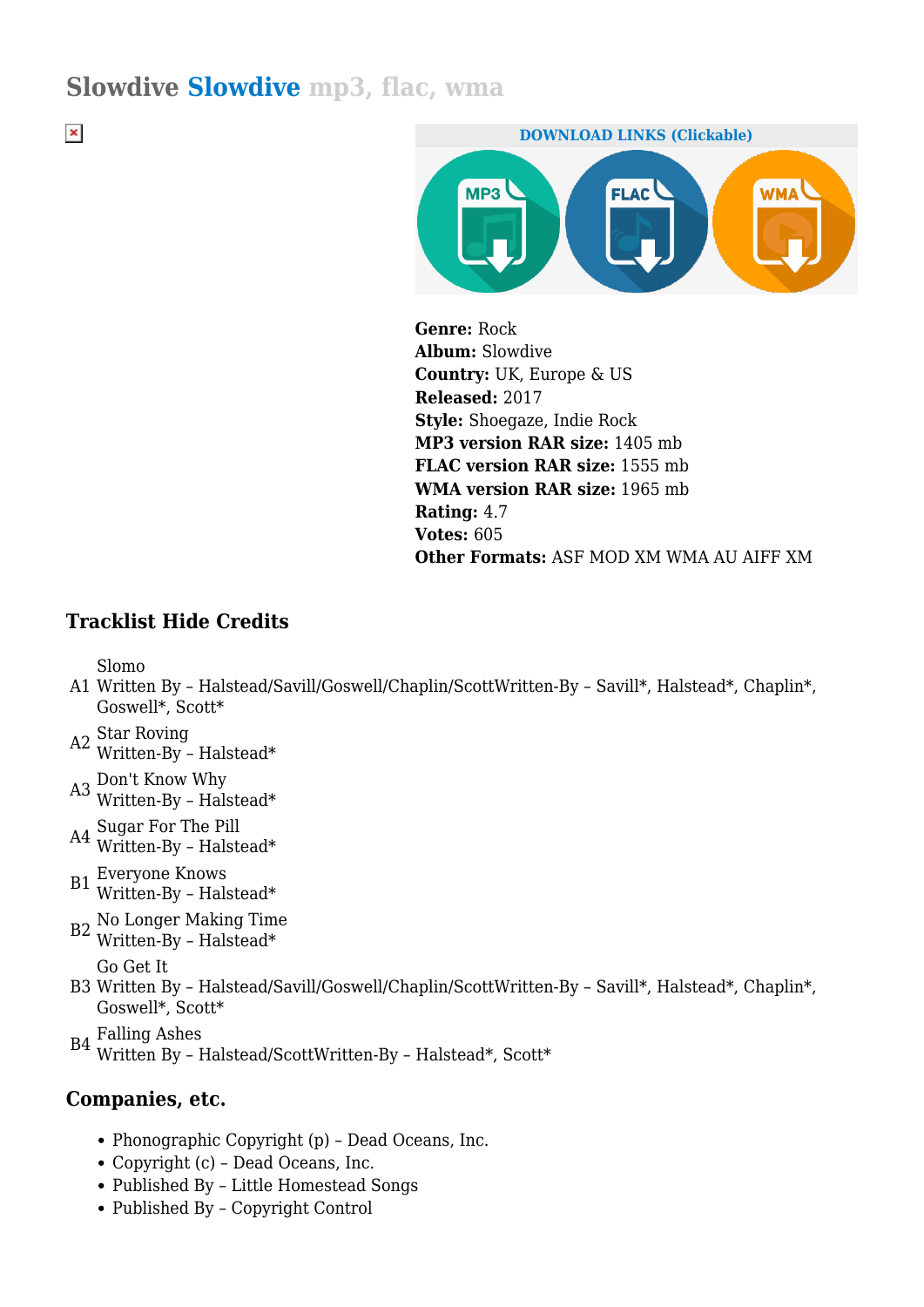- Recorded At Courtvard Studio
- Recorded At Sound Gallery Studios
- Recorded At Whitehouse Recording Studio
- Recorded At The Farm II
- Recorded At Zigzag Music Productions
- Mixed At Sunset Sound
- Mastered At Bonati Mastering
- Lacquer Cut At Bonati Mastering

## **Credits**

- Bass Guitar Nick Chaplin
- Cover [Cover Art By], Artwork [Cover Art By] Harry Smith
- Drums, Guitar, Electronics Simon Scott
- Engineer [Additional Engineering By] Duncan Chave, Gareth Stuart , Martin Nichols
- Engineer [Additional Vocal Engineering By] Steve Clarke
- Engineer [Engineered By] Ian Davenport
- Guitar [Guitars] Christian Savill
- Lacquer Cut By [Vinyl Cut By] Josh Bonati
- Mastered By Heba Kadry
- Mixed By Chris Coady
- Producer Neil Halstead
- Sleeve [Inner Sleeve Photo], Photography By [Inner Sleeve Photo], Art Direction Ingrid Pop
- Vocals Rachel Goswell
- Vocals, Guitar [Guitars], Keyboards [Keys], Edited By [Editing By] Neil Halstead

#### **Notes**

DOC132: The catalog number is printed on the spine.

DOC132LPC1: The catalog number is printed on the barcode sticker.

Housed in a gatefold cover, including a digital download for the entire album. Originally retailed sealed in shrinkwrap with an informational hype sticker adhered to front, noting the limited edition silver vinyl edition. An additional barcode sticker was adhered to back, covering the barcode printed on the back cover and featuring a custom catalog number. Both stickers are affixed to the outside of shrinkwrap.

Limited to 8000 copies worldwide.

From the back cover and the labels side A and B:  $\circ$  &  $\Box$  2017 Dead Oceans, Inc.

From the gatefold inner: Halstead published by Little Homestead Songs Goswell/Savill/Chaplin/Scott copyright control

recorded at The Courtyard Studio in Sutton Courtenay, Sound Gallery in Exeter, The White House in Kewstoke, The Farm 2 in St Merryn and Zigzag Music Productions in Hilton

cover art by [...], film #12: Heaven and Earth Magic ca 1957-1962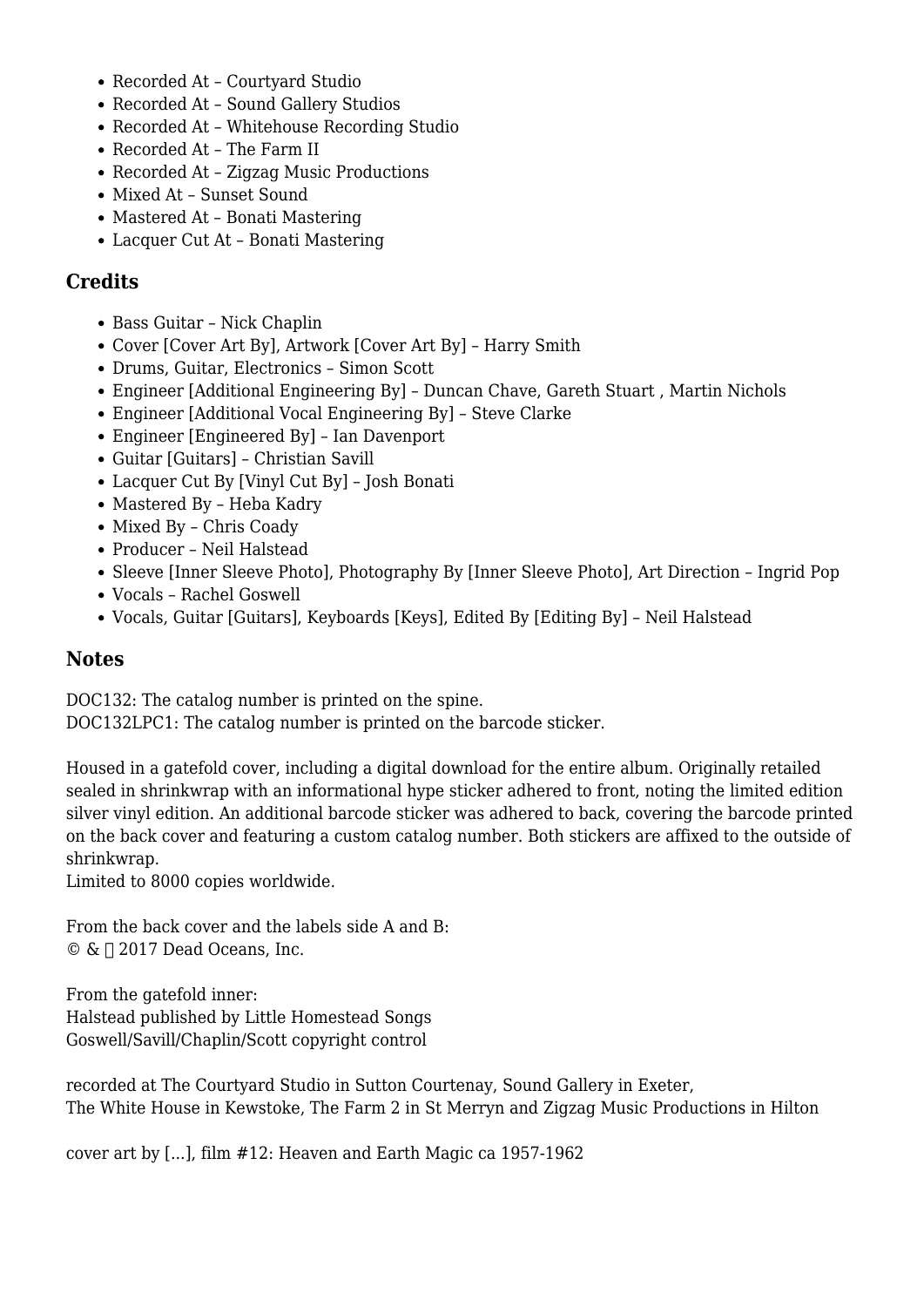# **Barcode and Other Identifiers**

- Barcode (Back cover, printed): 6 56605 14321 7
- Barcode (Back cover, scanned): 656605143217
- Barcode (Sticker on shrink wrap, printed): 6 5660 51432 3 1
- Barcode (Sticker on shrink wrap, scanned): 656605143231
- Matrix / Runout (Side A runout, etched): DOC132LP A BONATI MASTERING NYC
- Matrix / Runout (Side B runout, etched): DOC132LP B BONATI MASTERING NYC
- Label Code: LC 29265

#### **Other versions**

| Category             | <b>Artist</b> | <b>Title (Format)</b>                             | Label                                                 | Category                    | Country                      | Year |
|----------------------|---------------|---------------------------------------------------|-------------------------------------------------------|-----------------------------|------------------------------|------|
| <b>DOC132</b>        | Slowdive      | Slowdive (LP,<br>Album)                           | Dead Oceans                                           | DOC132                      | UK,<br>Europe &<br><b>US</b> | 2017 |
| DOC132JLP,<br>none   | Slowdive      | Slowdive (LP,<br>Album, Ltd, Blu)                 | Dead Oceans,<br>Hostess<br>Entertainment<br>Unlimited | DOC132JLP,<br>none          | Japan                        | 2017 |
| DOC132               |               | Slowdive<br>Slowdive (8xFile, MP3,<br>Album, 320) | Dead Oceans                                           | DOC132                      | 2017                         |      |
| HSE-6410,<br>DOC132J | Slowdive      | Slowdive (CD,<br>Album)                           | Hostess<br>Entertainment<br>Unlimited, Dead<br>Oceans | HSE-6410,<br><b>DOC132J</b> | Japan                        | 2017 |
| DOC132               | Slowdive      | Slowdive (Cass,<br>Album)                         | Dead Oceans                                           | DOC132                      | <b>US</b>                    | 2017 |
|                      |               |                                                   |                                                       |                             |                              |      |

# **Comments about Slowdive - Slowdive**

Ghile

Managed to widen the holes enough to fit it on a turntable, and used the VinylFlat to remove the warps, but there is a LOT of surface noise between tracks. :(

Aloo

I can't even play my copy; the centre hole is too small for any of my three turntables! It's also visibly warped (I can fix that with my VinylFlat, which usually does a great job reducing warps). fire dancer

Mine is perfect, clean, and louder than the Japanese blue wax. No surface noise even in the quiet passages.

Nilabor

My copy sounds fine. There is some slight surface noise audible at times (for example during the intro of Sugar for the pill), but nothing too bad.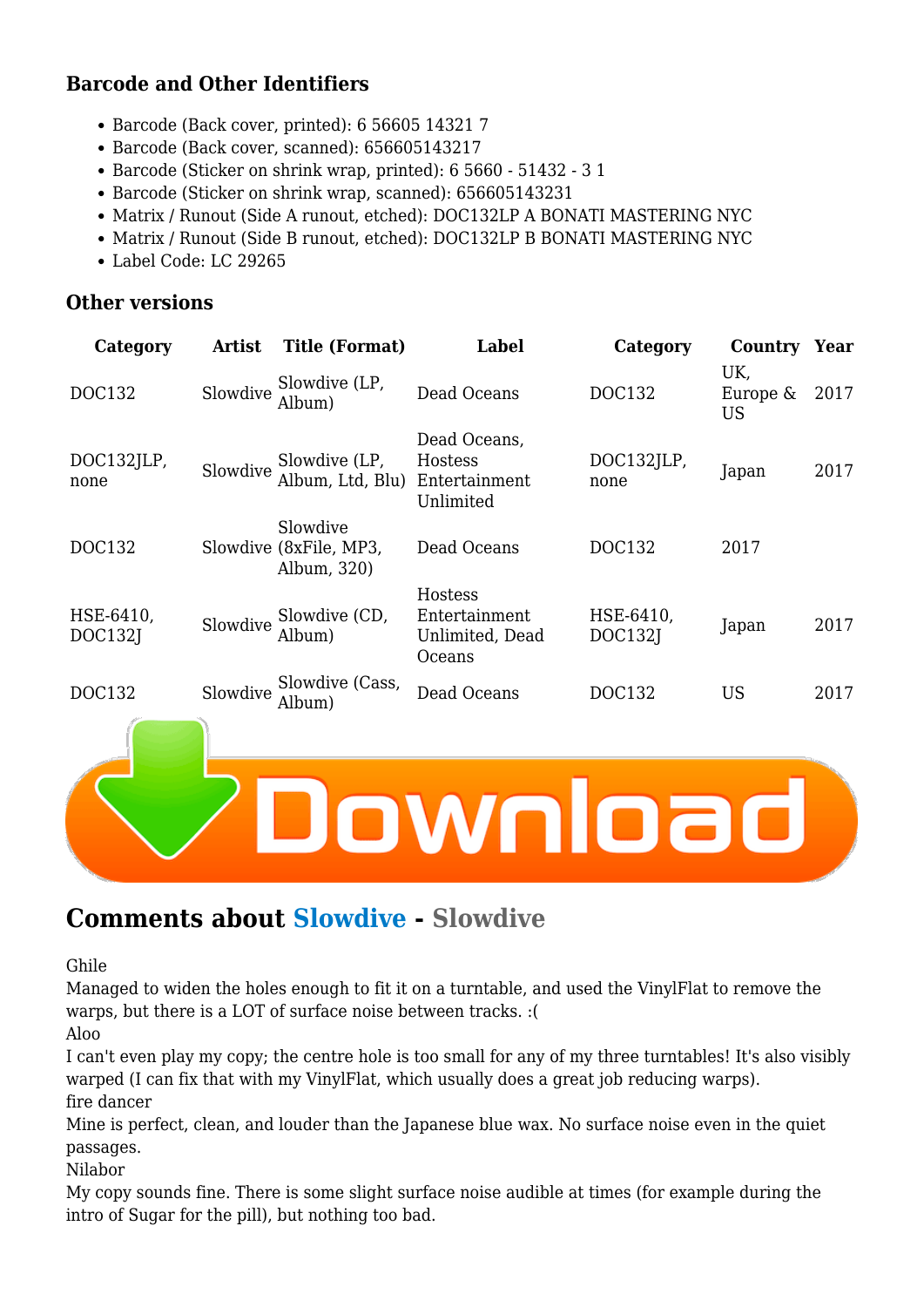Shakanos

Mine sounds fine unlike a lot of people apparently, great album.

Modar

Have both the silver and black pressings of this. The silver is one of the worst pressings in my collection, Falling Ashes is unlistenable, while the black is perfect. Such a shame.

Aradwyn

Love this album, but my side B almost unplayable. Significantly off center.

Mildorah

Great music, awful press. It's warped. 1st track on both sides is unplayable with my turntable :( Ranenast

There are pops and then a click-skip on track 3 in the same place of both sides on my copy. Sending back to Normon records. How does a pressing plant manage to fuck up so bad? Guess I'll go for the standard black second pressing.

Mayno

Getting rid of my silver pressing. centre holes well out!!!

Pruster

A highlight of the year 2017. a surprise! ... my copy is clean. Plays perfect Xar

On my second copy now-- pathetic quality control. Truly bad workmanship. Astonishingly crappy by even today's standards. Pock-marked, warped, water stained, full of handling scuffs, labels torn and bubbled, what dreck art thou? Guess I'll exercise my Amazon Prime account until they send an acceptable copy. This deserved better.

Aver

tons of surface noise.. what the fuck boo. oh well.

Siramath

Looks like I am one of the lucky ones: my pressing is perfect. Low surface noise, minimal pops and clicks. I was actually very impressed until I read the comments here. Can anyone tell me if the downloads are WAVs/lossless formats or MP3s? Thanks!

Gaiauaco

noeluk Looks like I am one of the lucky ones: my pressing is perfect. Low surface noise, minimal pops and clicks. I was actually very impressed until I read the comments here. Can anyone tell me if the downloads are WAVs/lossless formats or MP3s? Thanks! I bought mine through Bandcamp, which allows you to download both mp3 and lossless formats (aiffs I downloaded are 96khz files). Questanthr

Noeluk,The download format is Mp3 /320kbit/s.( Here in europe :)

Wrathmaster

I have a copy of the silver vinyl and no noise issues to report at all. Cleaned it as well and really a terrific pressing.

Wizer

Same. I often wonder what some of the other folks have for turntables, cartridges etc... This us the 4th or 5th thing I've owned were many other buyers are complaining about noisey pressings where my copy plays more than fine... And I can't be THAT lucky all the time, right? Malodor

Same here... Not warped, not off center, and nothing noisy about my silver copy. Stylish Monkey

for some reason the release of this album has felt so triumphant and long-due even though I am fairly young and only was introduced to slowdive a couple years back. i was incredibly stoked to hear of this pressing and almost got the bundle, instead I just tried ordering it online but it was sold out or shipping was steep. they played a show in Toronto on May 5th which also happened to be the release date and did a signing at sonic boom. i was one of the first people in line and one of the first people to actually get their hands on the silver vinyl before it ran out which was pretty remarkable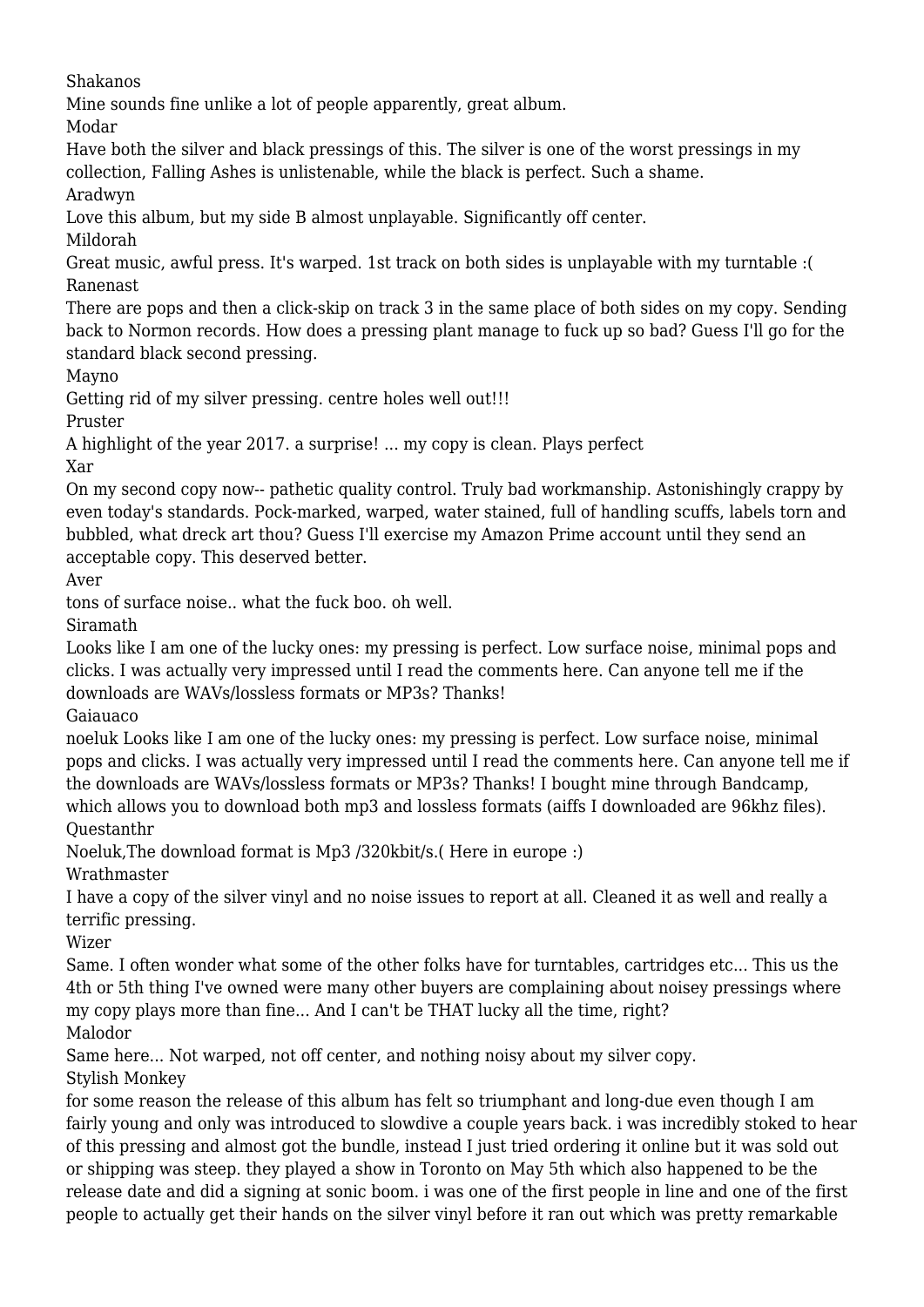and they were real nice upon meeting them. im very lucky to have a signed copy, just a little sad I couldn't see the show that night because I was underage though I did make some friends who were too and made their way to the guest list!that aside, the album is beautiful. the gatefold is soft and visually pleasing. the silver is a treat. actually getting to spin it, not that great. it was a bit warped and skipped around the end of side b, a lot. Not that bothersome though Gold Crown

Really glad to hear all of this! Encouraging to hear about newer fans to pass the torch on! Flathan

I bought the silver record directly in a store, My copy is hardly bent. I do hear some very tiny surface noise/pops during Go Get It and Falling Ashes, but nothing unusual.

Zolorn

Gave this it's first spin yesterday. Sadly I've got a warped and off centre copy too. Quality control seems like is has been non existent with this one. What a shame, it's a great album and up there with Slowdive's best work.

Tekasa

Terrible pressing! Clicks pops and harsh artifact noises. Stay away from the silver version. PanshyR

It's a silver coloured record - of course there's a slight increase in surface noise during the quieter sections. I'm not sure what people were expecting, but at least a cleaner black edition is also available.

Daiktilar

I have some surface noise on side A but nearly no noise on side B, only little surface noise on the last song. I have the silver vinyl edition. Overall an great album!

Minnai

I was curious as to why folks kept reporting that there is significant popping noises on "Falling Ashes"... So, first I listened to the vinyl and it was pretty clear and audible. Yes. There are noises, but they are a bit more rhythmic than random. I downloaded my mp3's, loaded them into iTunes and put on my Beyerdynamic DT770's. I know, not the best, but they are pretty damn good. Anyway, there is instrumentation in the background that can easily be mistaken for pops in the vinyl. Check your digital sources. You will hear it there too. It will just come across differently to your ears. You really might have to use headphones. My copy is clean and centered with a slight warp that should mellow out over the years ahead. This is a fantastic album.

Yozshujinn

Both of my sides are off center and its warped. I have some surface noise on side A too. I've had bad luck w Dead Oceans/Jagjaguwar/Secretly Canadian. They distribute together and I've had issues w literally 50% of everything I've bought from those labels. Wherever they press these albums is shitty on the qc. Its a shame because the album is fucking great.

Dagdatus I agree about the album, might be the best of the year. Spinning it again, it's a bit warped. I want to return this but not interested in repeating this and getting same quality. I'll likely go for it, hope for a quality copy.

Ieslyaenn

On my copy the label on Side A is approx .5 inches off center. Anyone else get this? Fairly quiet on Side B however so ok there.

Agalas

Love the album, not 100% satisfied with the silver vinyl though. While good and clean sounding overall, the last songs on each side turn into a crackle and pop-fest. While it's bearable on the a-side, the last song on side b is totally ruined by it.Is anyone's limited edition free of surface noise and pops? Wondering if it's worth to return it for an exchange copy or just accept it...

Mr.Bean

Seems like all the silver pressings are not the best. Mine is the same. Quite disappointing.